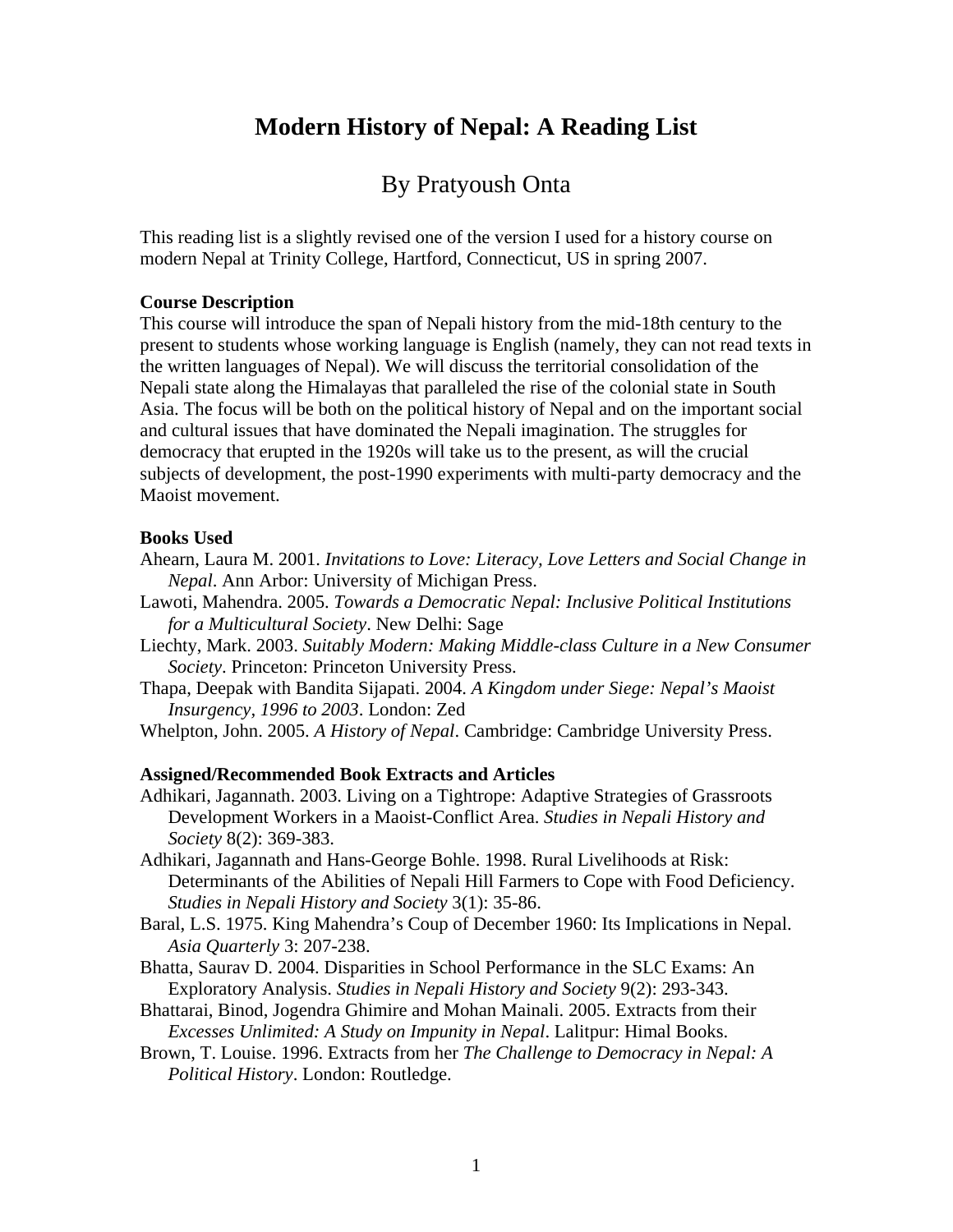- Burghart, Richard. 1984. The Formation of the Concept of Nation-State in Nepal. *Journal of Asian Studies* 44(1): 101-125.
- Chalmers, Rhoderick. 2002. Pandits and pulp fiction: popular publishing and the birth of Nepali print-capitalism in Banaras. *Studies in Nepali History and Society* 7(1): 35-97.
- Chauhan, R.S. 1971. Extracts from his *The Political Development in Nepal, 1950-1970*. New Delhi: Associated Publishing House.
- Devkota, Laxmi Prasad. 2003[c. 1945]. Is Nepal Small? Translated by Govinda Raj Bhattarai. In *Selected Nepali Essays*. Govinda Raj Bhattarai, ed., pp. 17-24. Kathmandu: Jiba Lamichhane.
- Des Chene, Mary. 1993. Soldiers, sovereignty and silences: Gorkhas as diplomatic currency. *South Asia Bulletin* 13(1-2): 67-80.
- Dixit, Kanak. 2007. Naya Nepal. *Seminar* No. 569.
- Dixit, Shanta. 2002. Education, deception, state and society. In *State of Nepal*. Kanak Mani Dixit and Shastri Ramachandaran, eds., pp. 193-211. Lalitpur: Himal Books.
- English, Richard. 1985. Himalayan State Formation and the Impact of British Rule in the Nineteenth Century. *Mountain Research and Development* 5(1): 61-78.
- Fujikura, Tatsuro. 2004. Vasectomies and Other Engagements with Modernity: A Reflection on Discourses and Practices of Family Planning in Nepal. *Journal of the Japanese Association for South Asian Studies* 16: 40-71.
- Fujikura, Tatsuro. 2007. The Bonded Agricultural Labourers' Freedom Movement in Western Nepal. In *Social Dynamics in Northern South Asia* volume 2: *Political and Social Transformations in North India and Nepal.* H. Ishii, D. Gellner and K. Nawa, eds., pp. 319-359. New Delhi: Manohar.
- Graner, Elvira and Ganesh Gurung. 2003. Arab ko lahure: Looking at Nepali Labour Migrants to Arabian countries. *Contributions to Nepalese Studies* 30(2): 295-325.
- Gurung, Harka. 2003. Janajati and Dalit: The Subjugated in Governance. In *Readings on Government and Development vol II*. Mukti Rijal, ed., pp. 1-13. Kathmandu: Institute of Governance and Development.
- Gurung, Harka. 2005. Affirmative Action in Nepalese Context. In *Readings on Government and Development vol IV*. Mukti Rijal, ed., pp. 1-25. Kathmandu: Institute of Governance and Development.
- Gurung, Harka. 2006. Area Development Experience in Nepal. In *Nepal: Quest for Participatory Democracy*. Lok Raj Baral, ed., pp. 200-230. New Delhi: Adroit.
- Hachhethu, Krishna. 2006. *Political Parties of Nepal*. Baha occasional paper no. 1. Lalitpur: Social Science Baha.
- Hoftun, Martin, William Raeper and John Whelpton. 1999. Extracts from their *People, Politics and Ideology: Democracy and Social Change in Nepal*. Kathmandu: Mandala Book Point.
- Holmberg, David and Kathryn March with Suryaman Tamang. 1999. Local production/local knowledge: forced labour from below. *Studies in Nepali History and Society* 4(1): 5-64.
- Hutt, Michael, ed. 2004. Extracts from *Himalayan People's War: Nepal's Maoist Rebellion*. Bloomington: Indiana University Press.
- Hutt, Michael. 2005. King Gyanendra's Coup and its Implications for Nepal's Future. *Brown Journal of World Affairs*. 12(1): 111-123.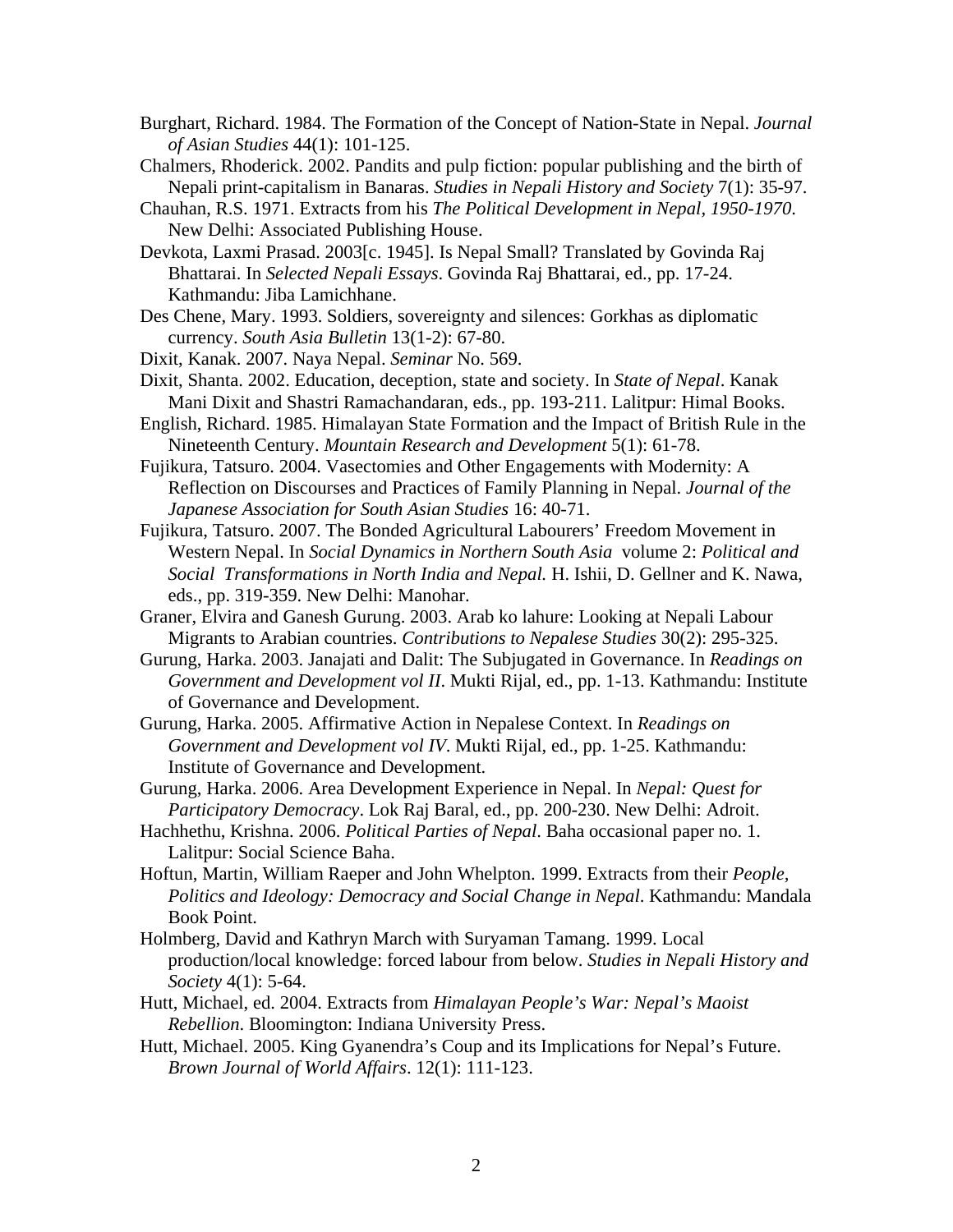- International Crisis Group. 2007. Nepal's Constitutional Process. Asia Report No 128, 26 February.
- Karan, P. and H. Ishii. 1997. Agriculture: Patterns and Problems. In their *Nepal A Himalayan Kingdom in Transition*, pp. 71-99. New Delhi: BookWell.
- Khanal, Krishna. 2006a. Re-structuring the Nepali State: A Proposal for Proportionate Representation System. In *Nepal: Quest for Participatory Democracy*. Lok Raj Baral, ed., pp. 231-263. New Delhi: Adroit.
- Khanal, Krishna. 2006b. The Maoist Agenda of Restructuring the State: An Appraisal. In *Nepal: Facets of Maoist Insurgency*. Lok Raj Baral, ed., pp. 164-184. New Delhi: Adroit.
- Lama, Mukta Singh. 2004. Indigenous Peoples of Nepal and Human Rights. In *Nepal Human Rights Yearbook 2004*. Krishna Gautam, ed., pp. 121-146. Kathmandu: INSEC.
- Levine, Nancy. 1987. Caste, State and Ethnic Boundaries. *Journal of Asian Studies* 46(1): 71-88.
- Liechty, Mark 1997. Selective Exclusion: Foreigners, Foreign Goods, and Foreignness in Modern Nepali History. *Studies in Nepali History and Society* 2(1): 5-68.
- Mishra, Chaitanya. 2007. Political Transition in Nepal: Toward an Analytic Framework. Ms.
- NESAC. 1998. *Nepal Human Development Report 1998*. Kathmandu: Nepal South Asia Centre (NESAC).
- Onta, Pratyoush. 1994. Dukha during the World War. *Himal* 7(6): 24-29.
- Onta, Pratyoush. 1996a. Ambivalence Denied: The Making of *Rastriya Itihas* in Panchayat Era Textbooks. *Contributions to Nepalese Studies* 23(1): 213-54.
- Onta, Pratyoush. 1996b. Creating a Brave Nepali Nation in British India: The Rhetoric of *Jati* Improvement, Rediscovery of Bhanubhakta and Writing of *Bir* History. *Studies in Nepali History and Society* 1(1): 37-76.
- Onta, Pratyoush. 1997. Activities in a 'Fossil State': Balkrishna Sama and the Improvisation of Nepali Identity. *Studies in Nepali History and Society* 2(1): 69-102.
- Onta, Pratyoush. 1998. A Suggestive History of the First Century of Photographic Consumption in Kathmandu. *Studies in Nepali History and Society* 3(1): 181-212.
- Onta, Pratyoush. 1999. The Career of Bhanubhakta as a History of Nepali National Culture, 1940-1999. *Studies in Nepali History and Society* 4(1): 65-136.
- Onta, Pratyoush. 2000. A Striving for Dignity. *Dawn*, 1 January.
- Onta, Pratyoush. 2004. The Panchayat Media. *Nation Weekly*, 6 June.
- Pandey, Kumar. 2003. The Micro-calculus of Benefits and Sacrifices of *Bikas*: Experiences from a Power Plant. *Studies in Nepali History and Society* 8(2): 349-368.
- Parajuli, Ramesh. 2007. The Politics of Public Library in Nepal. Paper presented at a conference on 'Envisioning the State in Himalayan Region' 10-11 January, Edinburgh.
- Pfaff-Czarnecka, Joanna. 1991. State and Community: Changing Relations of Production after the Unification of Nepal. In *Early State Economics*. Henri J.M. Claessen and Pieter van de Velde, eds., pp. 231-263. New Brunswick: Transaction Publishers.
- Pfaff-Czarnecka, Joanna. 1997. Vestiges and Visions: Cultural Change in the Process of Nation-Building in Nepal. In *Nationalism and Ethnicity in a Hindu Kingdom: The Politics of Culture in Contemporary Nepal*. David N. Gellner, Joanna Pfaff-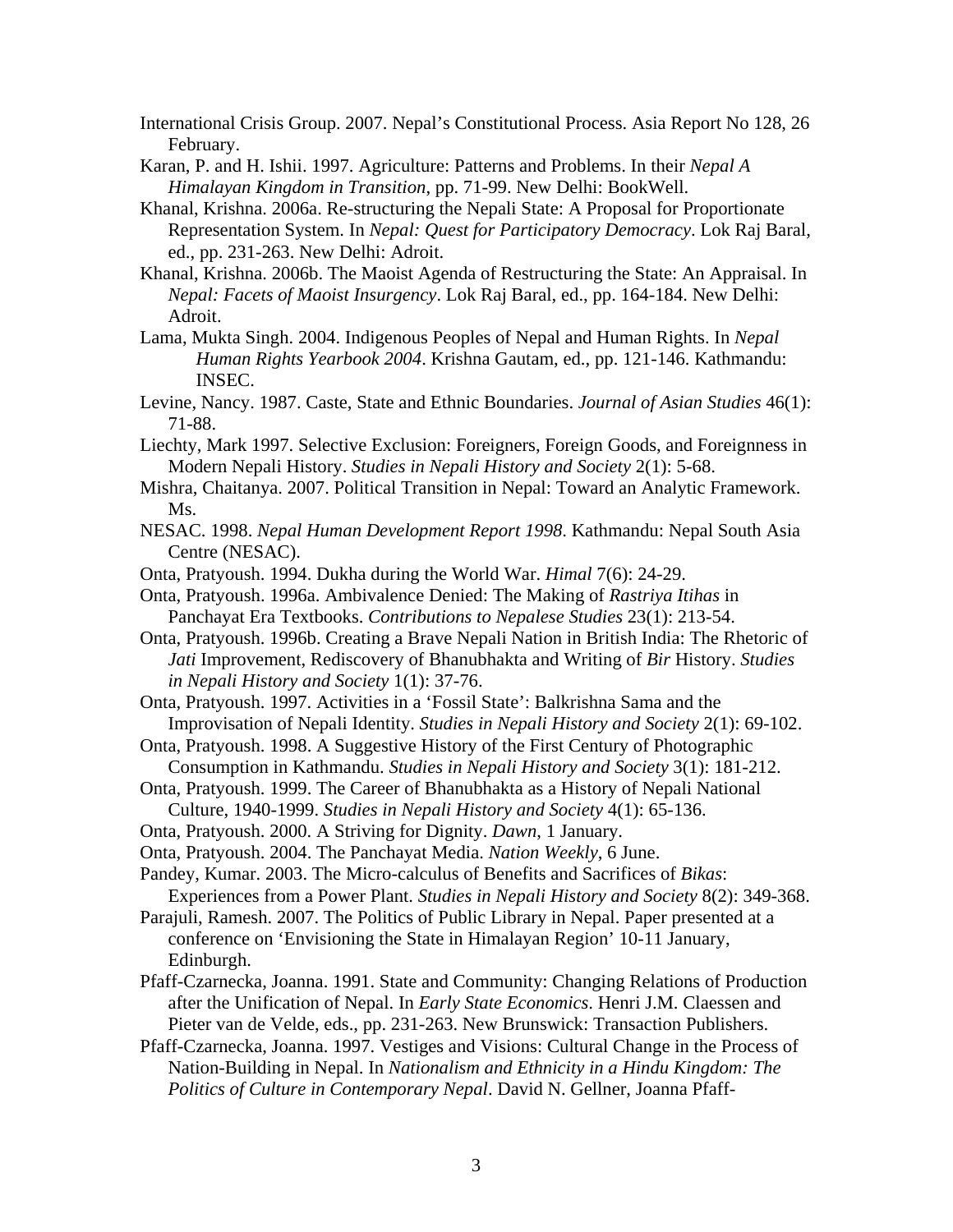Czarnecka, and John Whelpton, eds., pp. 419-470. Amsterdam: Harwood Academic Publishers.

- Pigg, Stacy. 1992. Inventing Social Categories through Place: Social Representations and Development in Nepal. *Comparative Studies in Society and History* 34(3): 491-513.
- Regmi, Mahesh. C. 1971. Chapters 3- 7 of his *A Study in Nepali Economic History 1768- 1846*. New Delhi: Manjusri Publishing House.
- Regmi, Mahesh C. 1978. *Thatched Huts and Stucco Palaces: Peasants and Landlords in 19th-century Nepal* (esp. chs. 3-10). New Delhi: Vikas.
- Seddon, David with J Adhikari and G Gurung. 2002. Foreign Labor Migration and the Remittance Economy of Nepal. *Critical Asian Studies* 34(1): 19-40.
- Shah, Saubhagya. 2002. From evil state to civil society. In *State of Nepal*. Kanak Mani Dixit and Shastri Ramachandaran, eds., pp. 137-159. Lalitpur: Himal Books.
- Shaha, Rishikesh. 1978. The Structure and Dynamics of Panchayat Politics. In his *Nepali Politics: Retrospect and Prospect*, pp, 64-97. Delhi: Oxford University Press.
- Sharma, Prayag Raj. 1977. Caste, Social Mobility and Sanskritization: A Study of Nepal's Old Legal Code. *Kailash* 5(4): 277-299.
- Sharma, Sudhindra. 2002a. The Hindu state and the state of Hinduism. In *State of Nepal*. Kanak Mani Dixit and Shastri Ramachandaran, eds., pp. 22-38. Lalitpur: Himal Books.
- Sharma, Sudhindra. 2002b. Half a Century of Foreign Aid. Introductory chapter to Eugene B. Mihaly's *Foreign Aid and Politics in Nepal: A Case Study*. 2<sup>nd</sup> ed., pp. xixlx. Lalitpur: Himal Books.
- Shrestha, Celayne Heaton. 2002. NGOs as *thekedar* or *sevak?* Identity Crisis in Nepal's Non-governmental Sector. *European Bulleting of Himalayan Research* 22: 1-31.
- Stiller, Ludwig F. 1976. *The Silent Cry: The People of Nepal 1816-1839*. Kathmandu: Sahayogi Prakashan.
- Stiller, Ludwig F. S. J. 1989. Modern Nepal. In *Nepal Perspectives on Continuity and Change*. Kamal P Malla, ed., pp. 101-120. Kirtipur: Centre for Nepal and Asian Studies.
- Tamang, Mukta Singh. 2006. Culture, Caste and Ethnicity in the Maoist Movement. *Studies in Nepali History and Society* 11(2): 271-301.
- Tamang, Seira. 2000. Legalizing State Patriarchy in Nepal. *Studies in Nepali History and Society* 5(1): 127-156.
- Tamang, Seira. 2002. Civilizing Civil Society: Donors and Democratic Space. *Studies in Nepali History and Society* 7(2): 309-353.
- Thapa, Manjushree. 2005. The Coup that did not happen. In her *Forget Kathmandu: An Elegy for Democracy*, pp. 7-47. New Delhi: Penguin.
- Upadhya, Sanjay. 2002. A dozen years of democracy: the games that parties play. In *State of Nepal*. Kanak Mani Dixit and Shastri Ramachandaran, eds., pp. 39-61. Kathmandu: Himal Books.
- Uprety, Prem R. 1992. *Political Awakening in Nepal: The Search for a New Identity*. New Delhi: Commonwealth.
- Yamanaka, Keiko. 2000. Nepalese Labour Migration to Japan: From Global Warriors to Global Workers. *Ethnic and Racial Studies* 23(1): 62-93.
- Yamanaka, Keiko. 2005. Changing Family Structures of Nepalese Transmigrants in Japan: Split House-holds and Dual Wage-Earners. *Global Networks* 5(4): 337-358.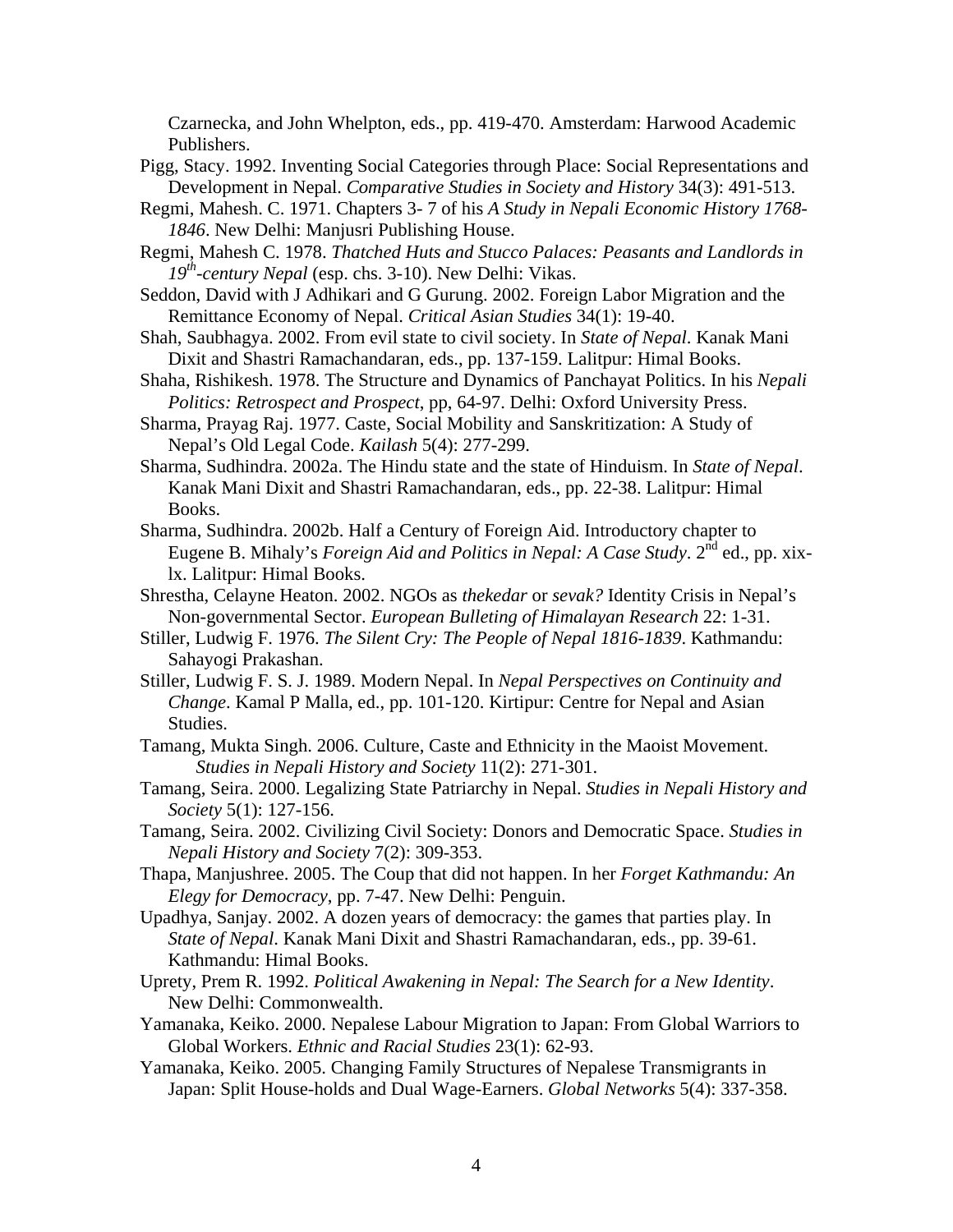**Class Plan and Assigned Readings** [Those within parenthesis are recommended readings]

- $1<sup>st</sup>$  class: Introduction to the course
- 2: Introduction to Nepal and Nepal in South Asian History Whelpton Introduction and ch 1; English 1985
- 3 and 4: Nepal: the Story of 'Unification' Whelpton ch 2; Regmi 1971; Pfaff-Czarnecka 1991; Stiller 1989
- 5 and 6: The Implications of 'Unification' and the Rana Regime (1846-1951) Whelpton ch 3; Stiller 1976; Regmi 1978; Sharma 1977; Gurung 2003; Burghart 1984; Levine 1987
- 7 and 8:  $20^{th}$  Century Politics I: Political Economy of the Second Half of Rana Rule and the Movement for Democracy (up to 1951): Liechty 1997; Holmberg et al. 1999; Des Chene 1993; Onta 1994; 1996b; Chalmers 2002; Onta 1997, 2000; Devkota 2003; Uprety 1992
- 9 and 10:  $20^{th}$  Century Politics II: The 1950s Experiments and the Panchayat State (1960-90) Hoftun, Raeper and Whelpton 1999: 47-114; Whelpton ch 4; [Chauhan 1971]; Baral 1975; Shaha 1978; Onta 2004, 1996a, 1999; Parajuli 2007; Tamang 2000;
- 11: 20th Century Politics III: Nepali Parliamentary Politics 1990-2002 [Hoftun, Raeper and Whelpton 1999: 115-214]; Whelpton ch 7; Upadhya 2002 Brown 1996: 211-222; Hachhethu 2006; Bhattarai, Ghimire and Mainali 2005: 1-56;
- 12 and 13: Development and Social Change I: Foreign Aid, Development Culture and Human Development Whelpton ch 5; Brown 1996: 51-83; [Sharma 2002b; Gurung 2006a]; Pandey 2003; Pigg 1992; Fujikura 2004; Tamang 2002; [Shah 2002]; Shrestha 2002; Dixit 2002; Bhatta 2004; [extracts from NESAC 1998]; Ahearn 2001
- 14 and 15: Development and Social Change II: Rural Poverty and Long-Distance Labour Migration Karan and Ishii 1997; Adhikari and Bohle 1998; Seddon et al. 2002; Graner and Gurung 2003; Yamanaka 2000, [2005]
- 16 and 17: Development and Social Change III: The Middle-class in Kathmandu Whelpton ch 6; Onta 1998; Liechty 2003
- 18 and 19: The Crises of the 'Old' State Pfaff-Czarnecka 1997; Lama 2004; Fujikura 2007